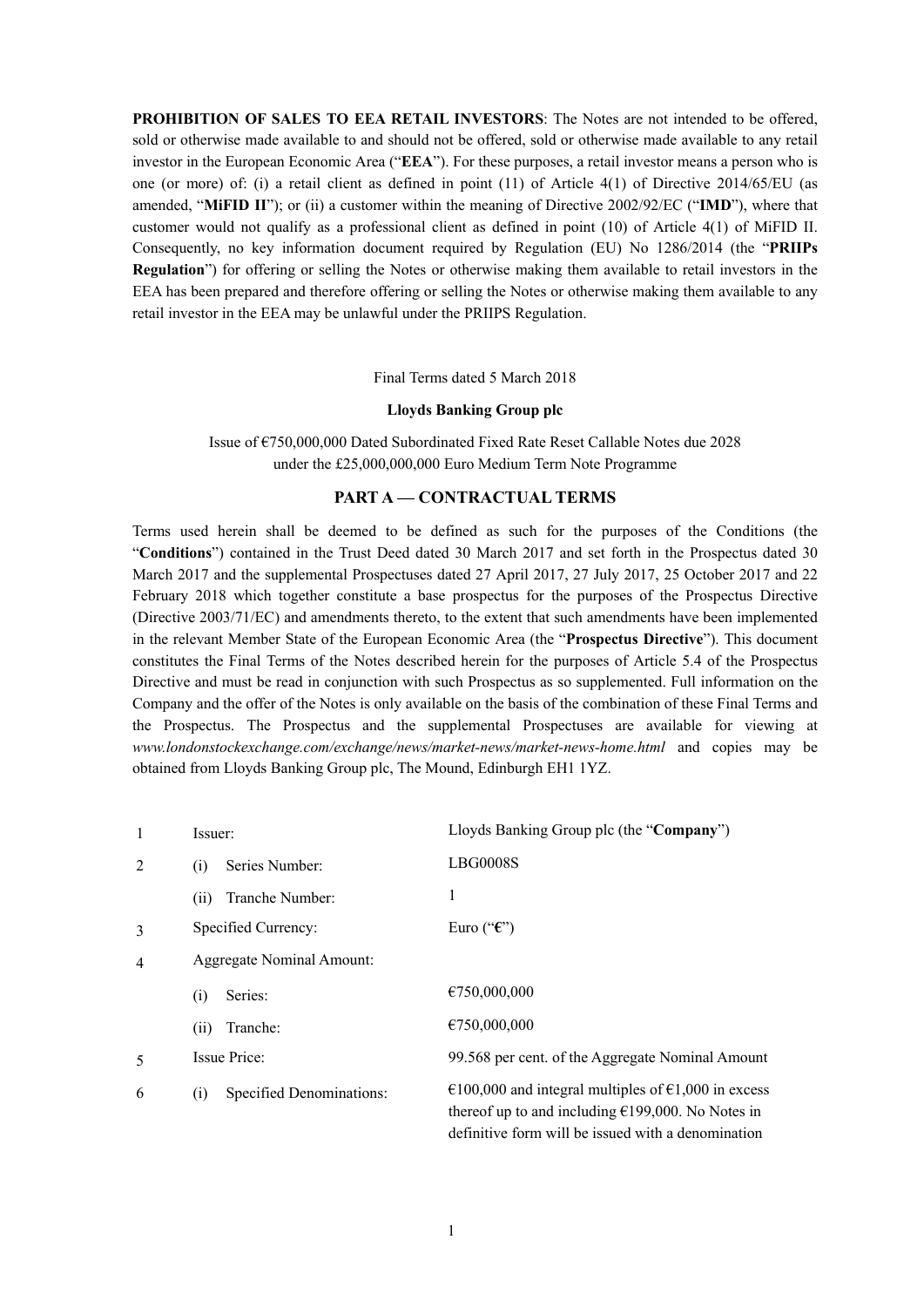|    |                                                    | above €199,000                                    |
|----|----------------------------------------------------|---------------------------------------------------|
|    | <b>Calculation Amount:</b><br>(ii)                 | €1,000                                            |
| 7  | Issue Date:<br>(i)                                 | 7 March 2018                                      |
|    | Interest Commencement Date:<br>(ii)                | <b>Issue Date</b>                                 |
| 8  | <b>Maturity Date:</b>                              | 7 September 2028                                  |
| 9  | Interest Basis:                                    | <b>Fixed Rate Reset</b>                           |
| 10 | Redemption Basis:                                  | Redemption at par                                 |
| 11 | Change of Interest or<br>Redemption/Payment Basis: | Not Applicable                                    |
| 12 | Alternative Currency Equivalent:                   | Not Applicable                                    |
| 13 | Put/Call Options:                                  | Call Option (further particulars specified below) |
| 14 | Status of the Notes:                               | Dated Subordinated                                |
| 15 | Senior Notes Waiver of Set-off:                    | Not Applicable                                    |
| 16 | <b>Restricted Events of Default:</b>               | Not Applicable                                    |

## **PROVISIONS RELATING TO INTEREST (IF ANY) PAYABLE**

| 17 | <b>Fixed Rate Note Provisions</b>       | Not Applicable                                                                                                                                                                      |
|----|-----------------------------------------|-------------------------------------------------------------------------------------------------------------------------------------------------------------------------------------|
| 18 | <b>Fixed Rate Reset Note Provisions</b> | Applicable                                                                                                                                                                          |
|    | Initial Rate of Interest:<br>(i)        | 1.750 per cent. per annum payable annually in arrear<br>(short first coupon in respect of the period from, and<br>including, the Issue Date to, but excluding, 7<br>September 2018) |
|    | Interest Payment Date(s):<br>(ii)       | 7 September in each year from, and including, 7<br>September 2018 up to, and including, the Maturity<br>Date                                                                        |
|    | (iii) First Reset Date:                 | 7 September 2023                                                                                                                                                                    |
|    | (iv) Second Reset Date:                 | Not Applicable                                                                                                                                                                      |
|    | Anniversary Date(s):<br>(v)             | Not Applicable                                                                                                                                                                      |
|    | (vi) Reset Determination Dates:         | The second TARGET Business Day prior to the First<br><b>Reset Date</b>                                                                                                              |
|    | (vii) Reset Rate:                       | Mid-Swap Rate (annualised)                                                                                                                                                          |
|    | (viii) Swap Rate Period:                | 5 year                                                                                                                                                                              |
|    | (ix) Screen Page:                       | EUR-EURIBOR-Reuters as displayed on Reuters<br>Screen ICESWAP2                                                                                                                      |
|    | Fixed Leg<br>(x)                        | Not Applicable                                                                                                                                                                      |
|    |                                         |                                                                                                                                                                                     |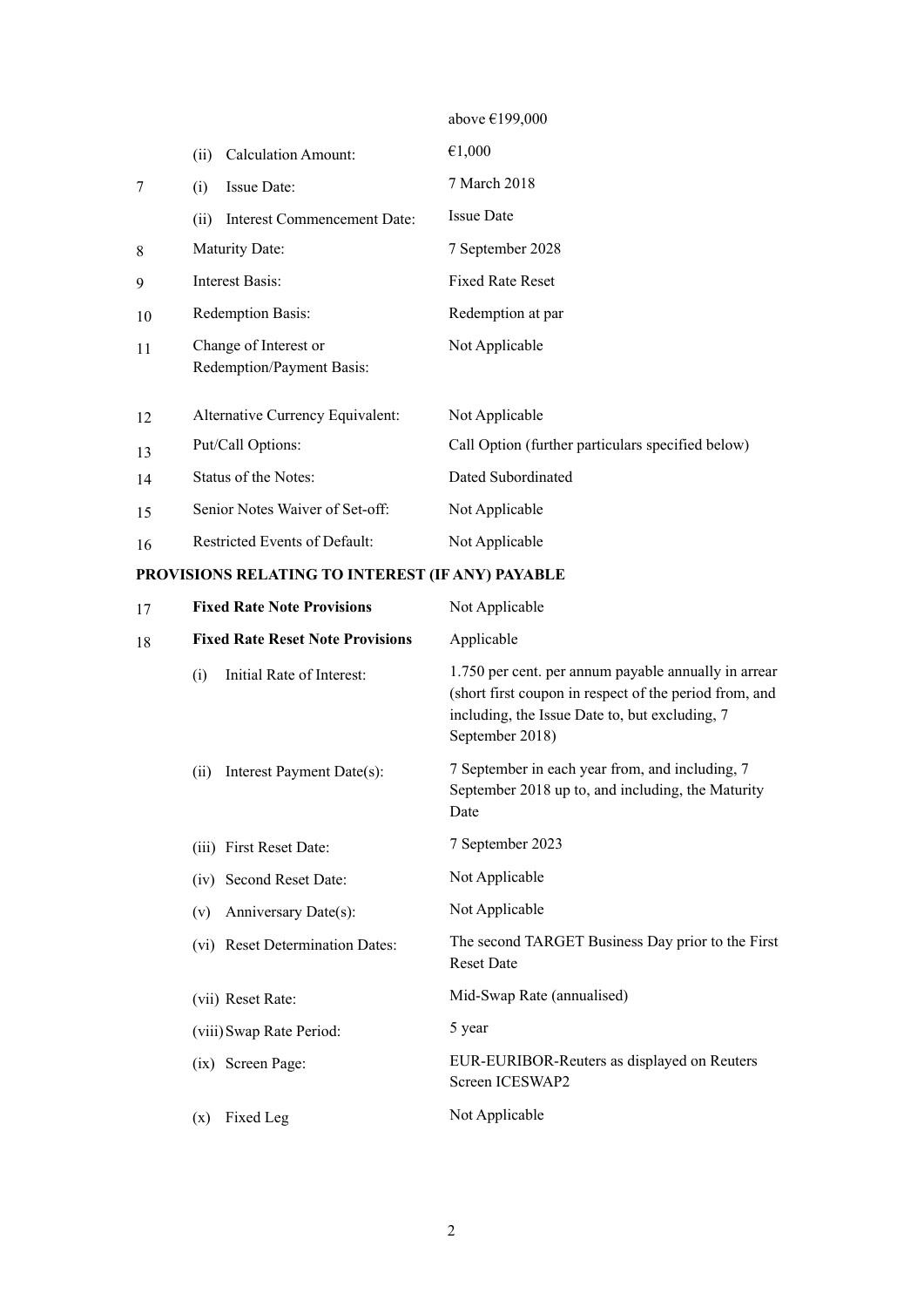|                                   | (xi) Floating Leg                                                                                                                                                            | Not Applicable                                                                                                                 |
|-----------------------------------|------------------------------------------------------------------------------------------------------------------------------------------------------------------------------|--------------------------------------------------------------------------------------------------------------------------------|
|                                   | $(xii)$ Margin $(s)$ :                                                                                                                                                       | $+1.30$ per cent. per annum                                                                                                    |
|                                   | (xiii) Fixed Coupon Amount in respect<br>from<br>of the period<br>(and<br>including)<br>the<br>Interest<br>Commencement Date up to (but)<br>excluding) the First Reset Date: | $€17.50$ per Calculation Amount (payable in respect<br>of each Interest Payment Date from, and including, 7<br>September 2019) |
|                                   | $(xiv)$ Broken Amount $(s)$ :                                                                                                                                                | $€8.75$ per Calculation Amount, payable on the<br>Interest Payment Date falling on 7 September 2018                            |
|                                   | (xv) Day Count Fraction:                                                                                                                                                     | Actual/Actual ICMA                                                                                                             |
|                                   | (xvi) Determination Dates:                                                                                                                                                   | 7 September in each year                                                                                                       |
|                                   | Calculation Agent:<br>(xvii)                                                                                                                                                 | Citibank, N.A., London Branch                                                                                                  |
| 19                                | <b>Floating Rate Note Provisions</b>                                                                                                                                         | Not Applicable                                                                                                                 |
| 20                                | <b>Zero Coupon Note Provisions</b>                                                                                                                                           | Not Applicable                                                                                                                 |
| PROVISIONS RELATING TO REDEMPTION |                                                                                                                                                                              |                                                                                                                                |

| 21 | <b>Call Option</b>                                                                                                                                                              |            | Applicable                      |
|----|---------------------------------------------------------------------------------------------------------------------------------------------------------------------------------|------------|---------------------------------|
|    | (i)<br>Optional Redemption Date(s):                                                                                                                                             |            | 7 September 2023                |
|    | Optional<br>(ii)<br>Amount(s):                                                                                                                                                  | Redemption | Early Redemption Amount         |
|    | (iii) If redeemable in part:                                                                                                                                                    |            |                                 |
|    | Minimum<br>(a)<br>Amount:                                                                                                                                                       | Redemption | Not Applicable                  |
|    | Maximum<br>(b)<br>Amount:                                                                                                                                                       | Redemption | Not Applicable                  |
|    | (iv) Notice Period:                                                                                                                                                             |            | As per Condition $5(f)$         |
| 22 | <b>Put Option</b>                                                                                                                                                               |            | Not Applicable                  |
| 23 | <b>Capital Disqualification Event Call</b>                                                                                                                                      |            | Applicable                      |
| 24 | <b>Loss Absorption Disqualification</b><br><b>Event Call</b>                                                                                                                    |            | Not Applicable                  |
| 25 | <b>Final Redemption Amount</b>                                                                                                                                                  |            | $€1,000$ per Calculation Amount |
| 26 | <b>Early Redemption Amount</b>                                                                                                                                                  |            |                                 |
|    | Early Redemption Amount(s)<br>payable on redemption for taxation<br>reasons, following a Capital<br>Disqualification Event or on event of<br>default or other early redemption: |            | $€1,000$ per Calculation Amount |
| 27 | <b>Capital Disqualification Event</b>                                                                                                                                           |            | Applicable                      |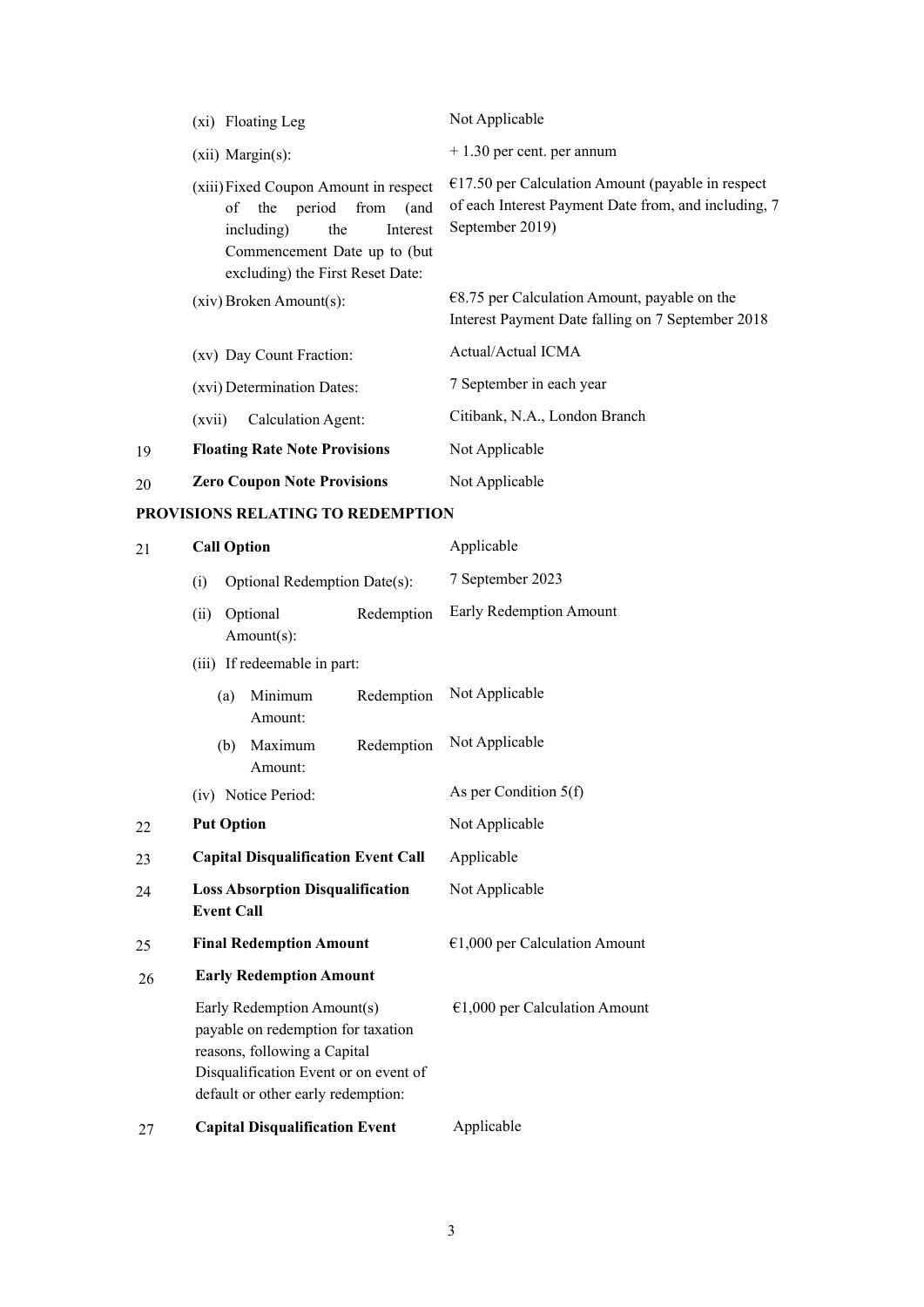### **Substitution and Variation**

# GENERAL PROVISIONS APPLICABLE TO THE NOTES

| 28 | <b>Form of Notes:</b>                                                                                        | <b>Bearer Notes:</b>                                                                                                                                                                   |
|----|--------------------------------------------------------------------------------------------------------------|----------------------------------------------------------------------------------------------------------------------------------------------------------------------------------------|
|    |                                                                                                              | Temporary Global Note exchangeable for a<br>Permanent Global Note which is exchangeable for<br>Definitive Notes in the limited circumstances<br>specified in the Permanent Global Note |
| 29 | New Global Note:                                                                                             | Yes                                                                                                                                                                                    |
| 30 | Additional Financial Centre(s) or<br>other special provisions relating to<br>payment dates:                  | London and TARGET                                                                                                                                                                      |
| 31 | Talons for future Coupons to be.<br>attached to Definitive Notes (and<br>dates on which such Talons mature): | No                                                                                                                                                                                     |
|    | <b>DISTRIBUTION</b>                                                                                          |                                                                                                                                                                                        |
| 32 | U.S. Selling Restrictions:                                                                                   | Reg S Category 2; TEFRA D                                                                                                                                                              |

Signed on behalf of the Company:

 $\mathbf{B}$ <br>By:  $\mathbf{B}$   $\mathbf{C}$ 

 $\overline{4}$